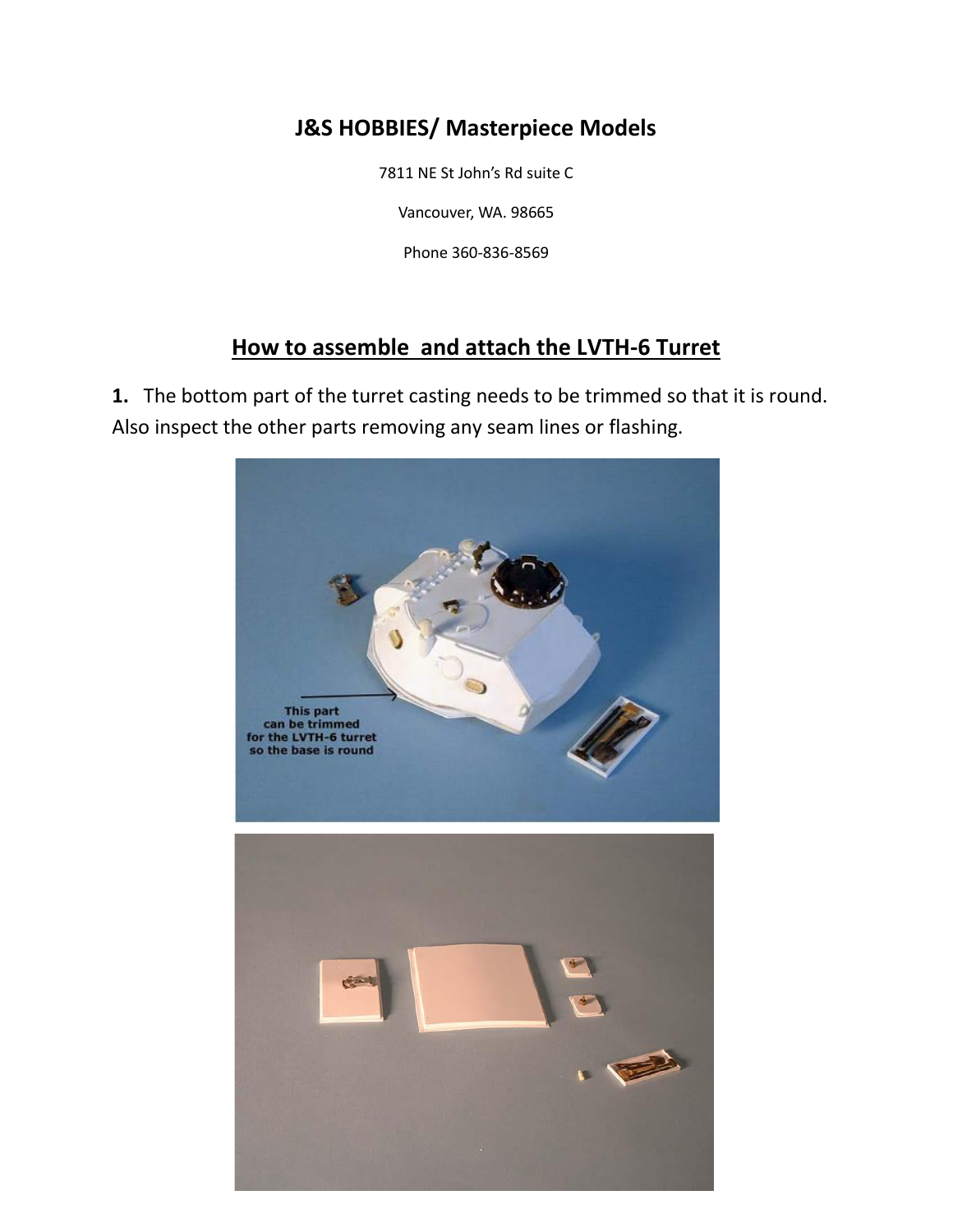**2.** Using a sharp X-acto knife, remove the raised forward gun turret position and other details cast into the upper deck as shown below.



**3.** Add the new resin cast replacement part which has the gun travel lock device.

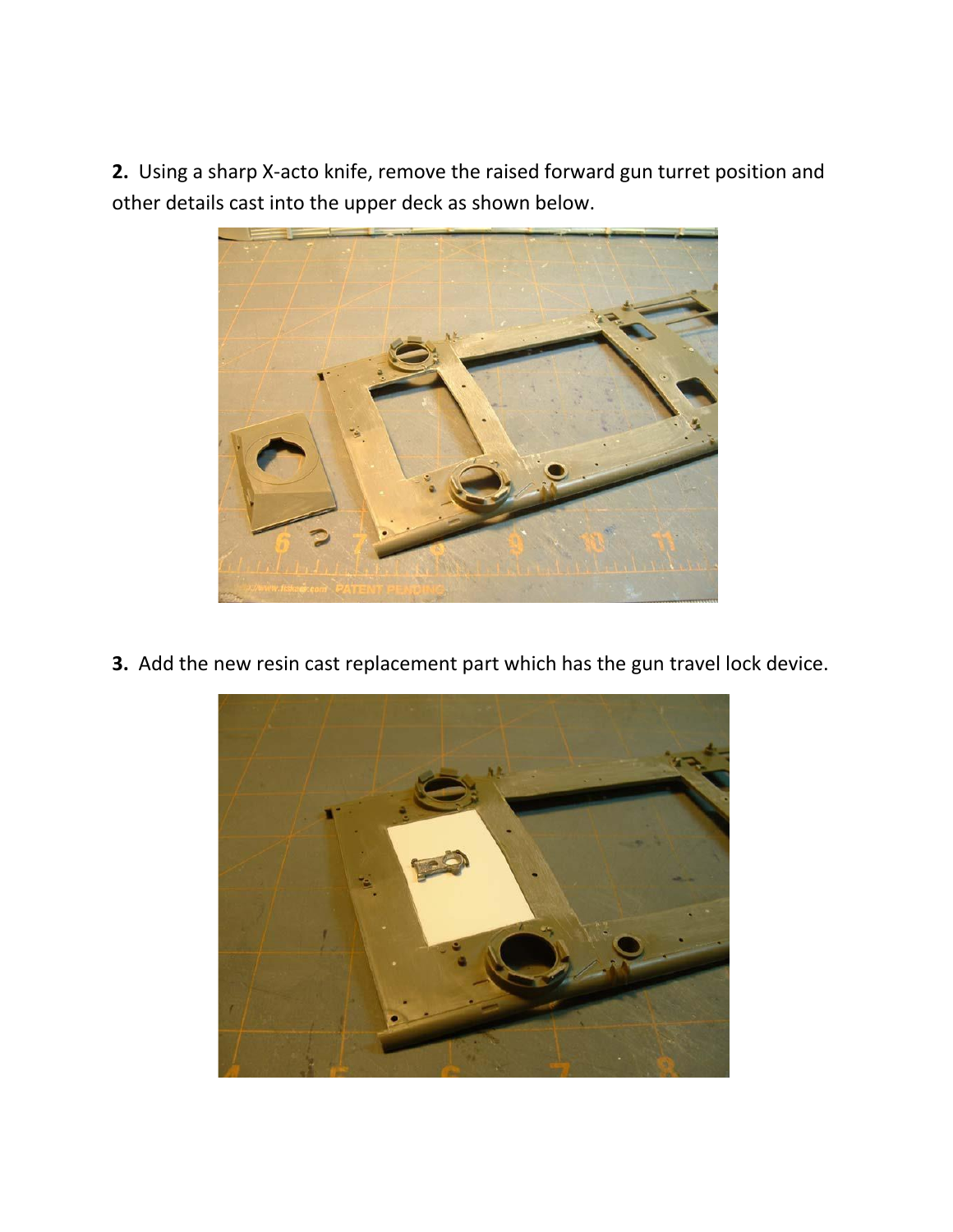**4.** Next add the new resin parts to the deck as shown below. Use modeling putty to fill in the holes on the deck surface.



**5.** Notice the small antenna mount position in the image below on one side of the turret.

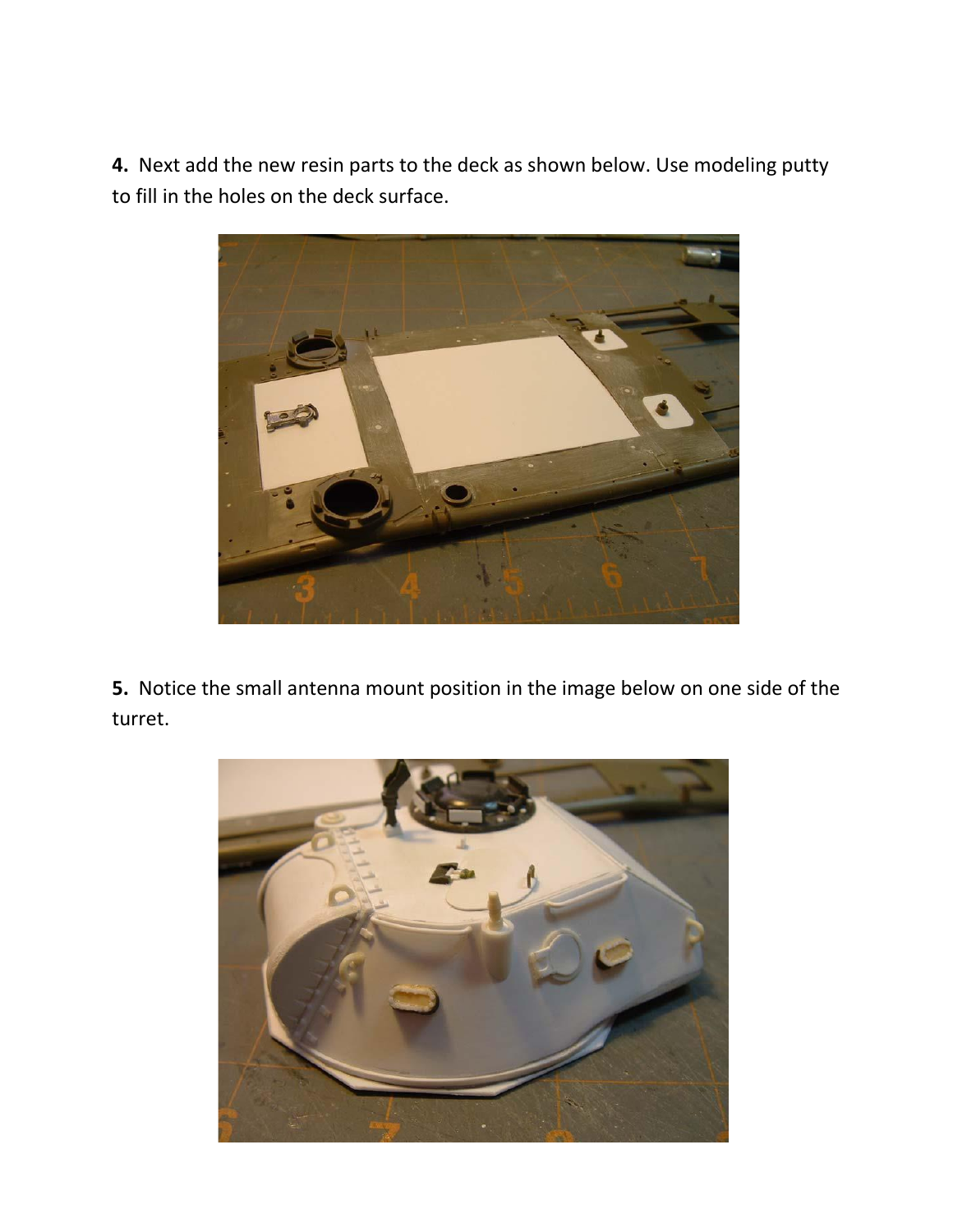

**6.** Another antenna mount goes on the opposite of the turret side only lower.

**7.** The pioneer tool rack is positioned on the sloped rear surface of the turret.

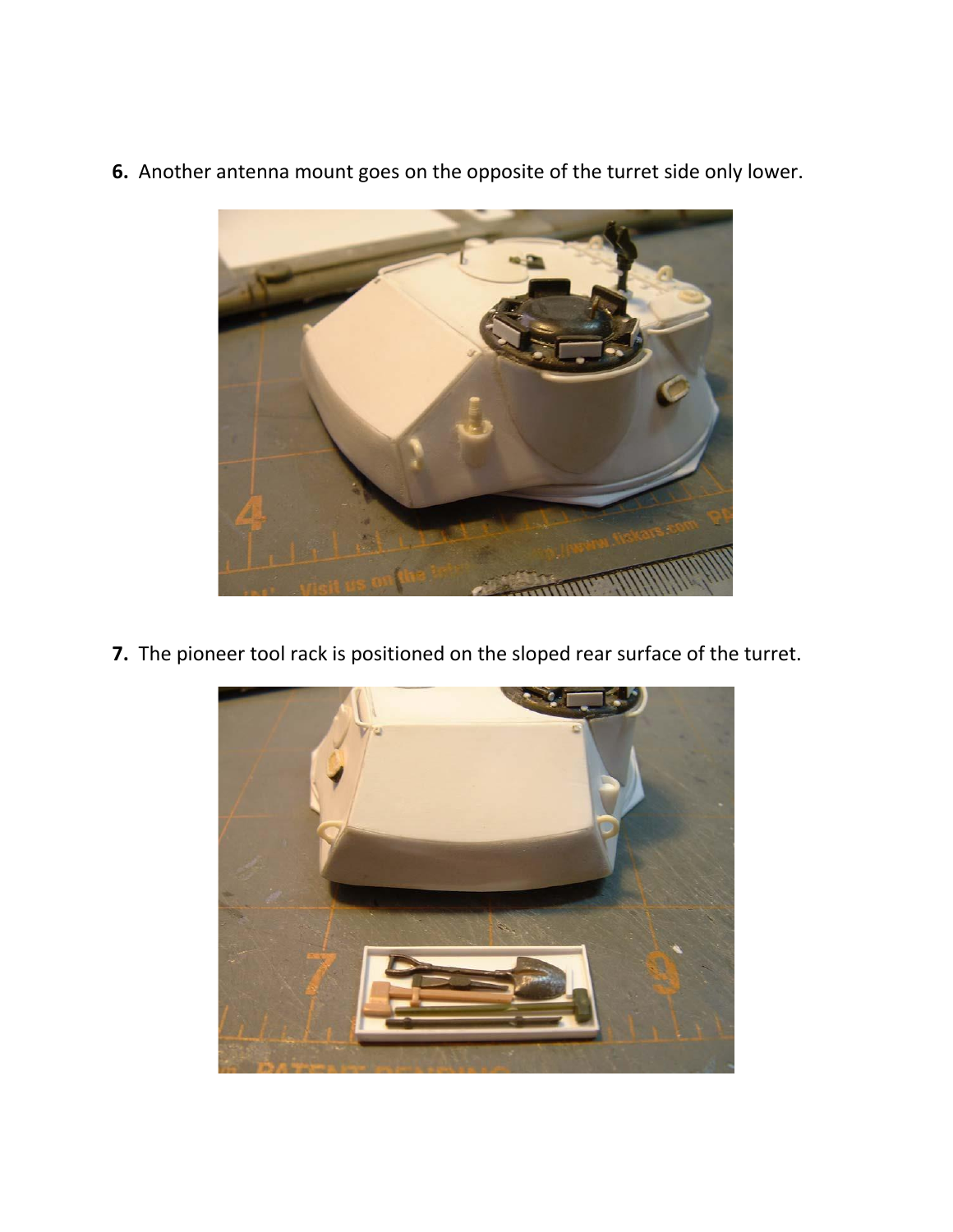**8.** Add the main gun barrel, the MG barrel (to the right of the main gun barrel), and the site (positioned to the lower left of the main gun barrel).



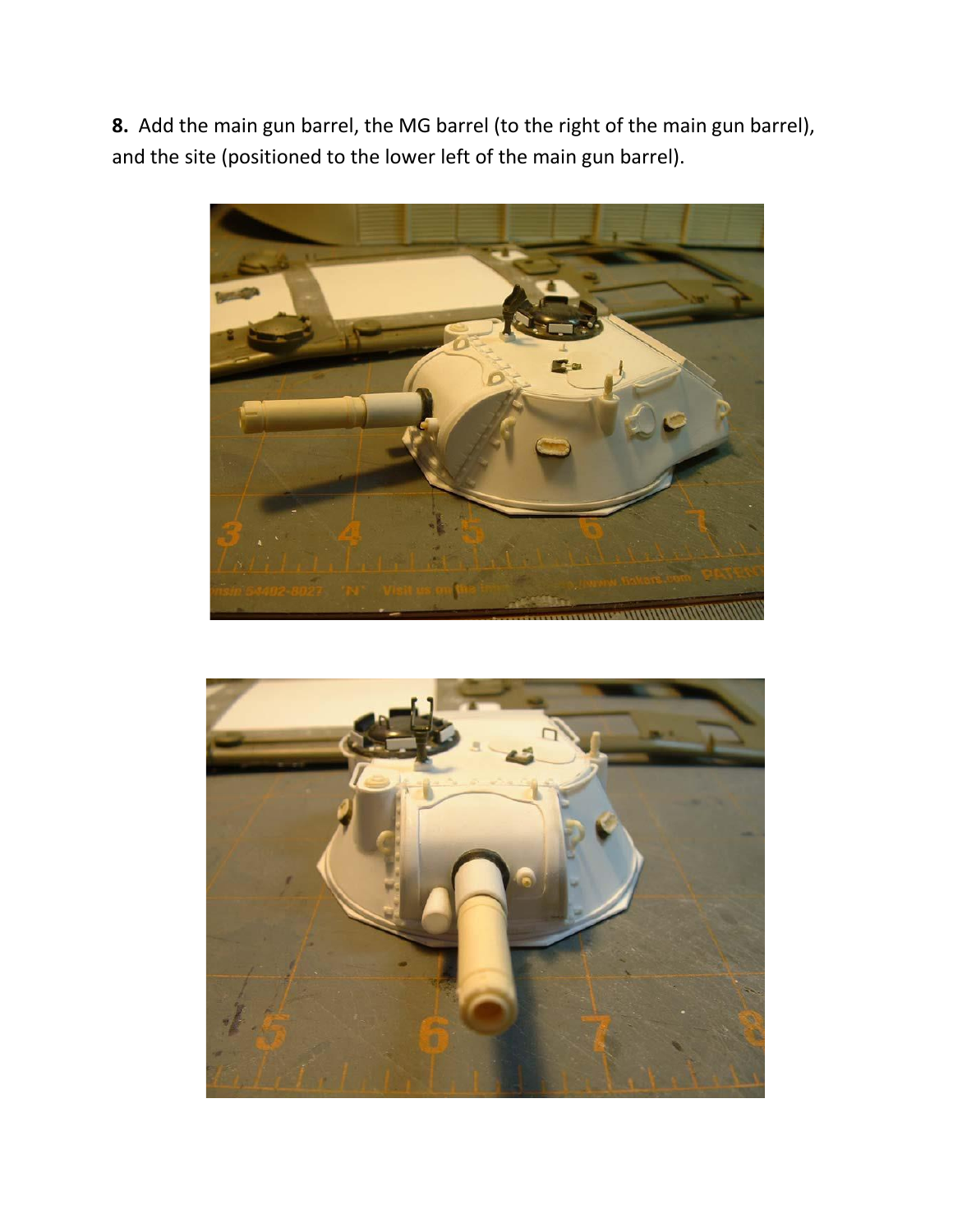**9.** Use the template provided to create these gun stops for the rear deck out of .030" styrene rod.



**10.** Also use the template to build these additional gun stops for the forward deck and hatches.

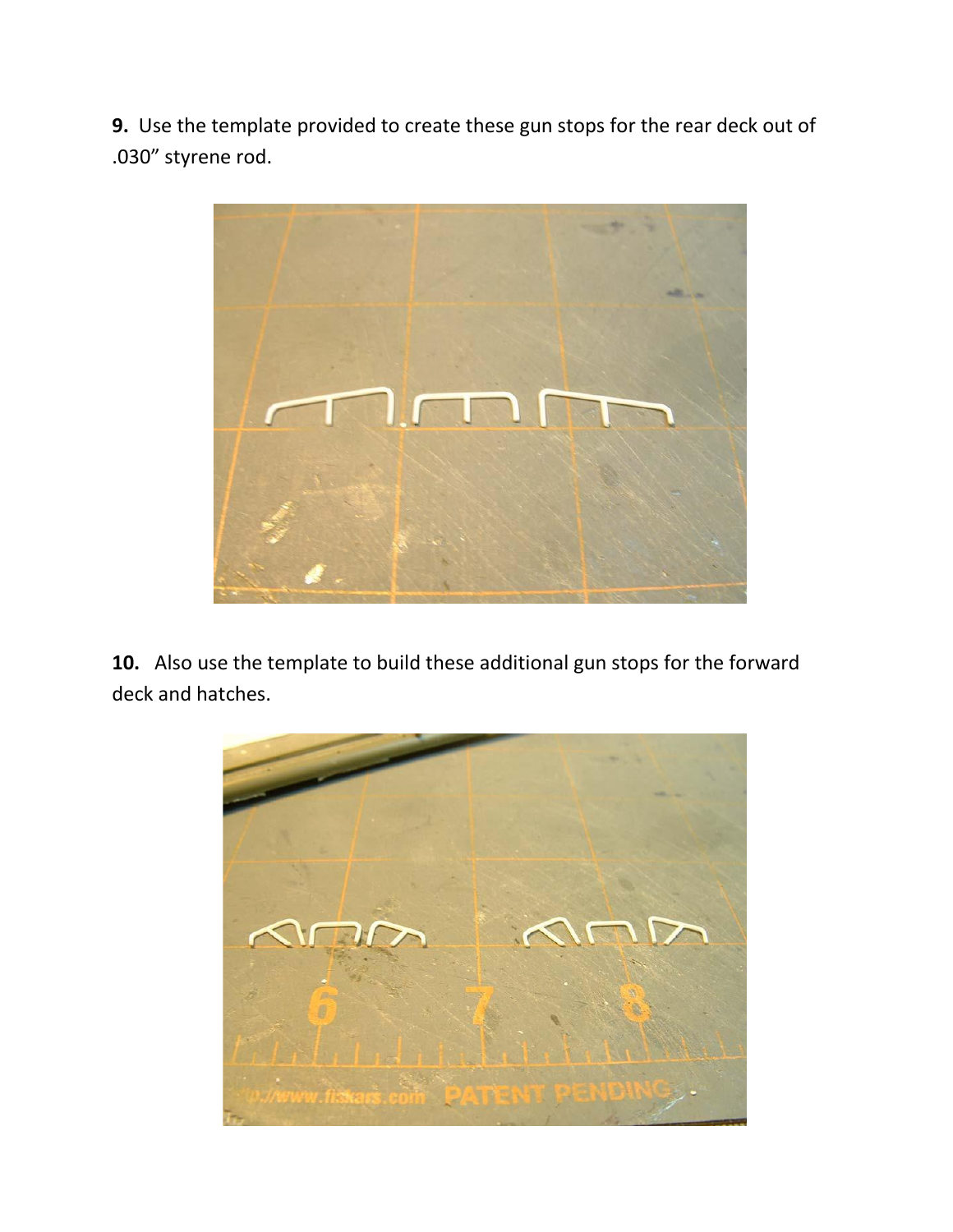**11.** Here is the correct positioning of the gun stops. Notice the hatch between the two rear antenna mounts. This is the hatch from the kit just moved over into this new position.



**12.** Now the turret is ready to attach.

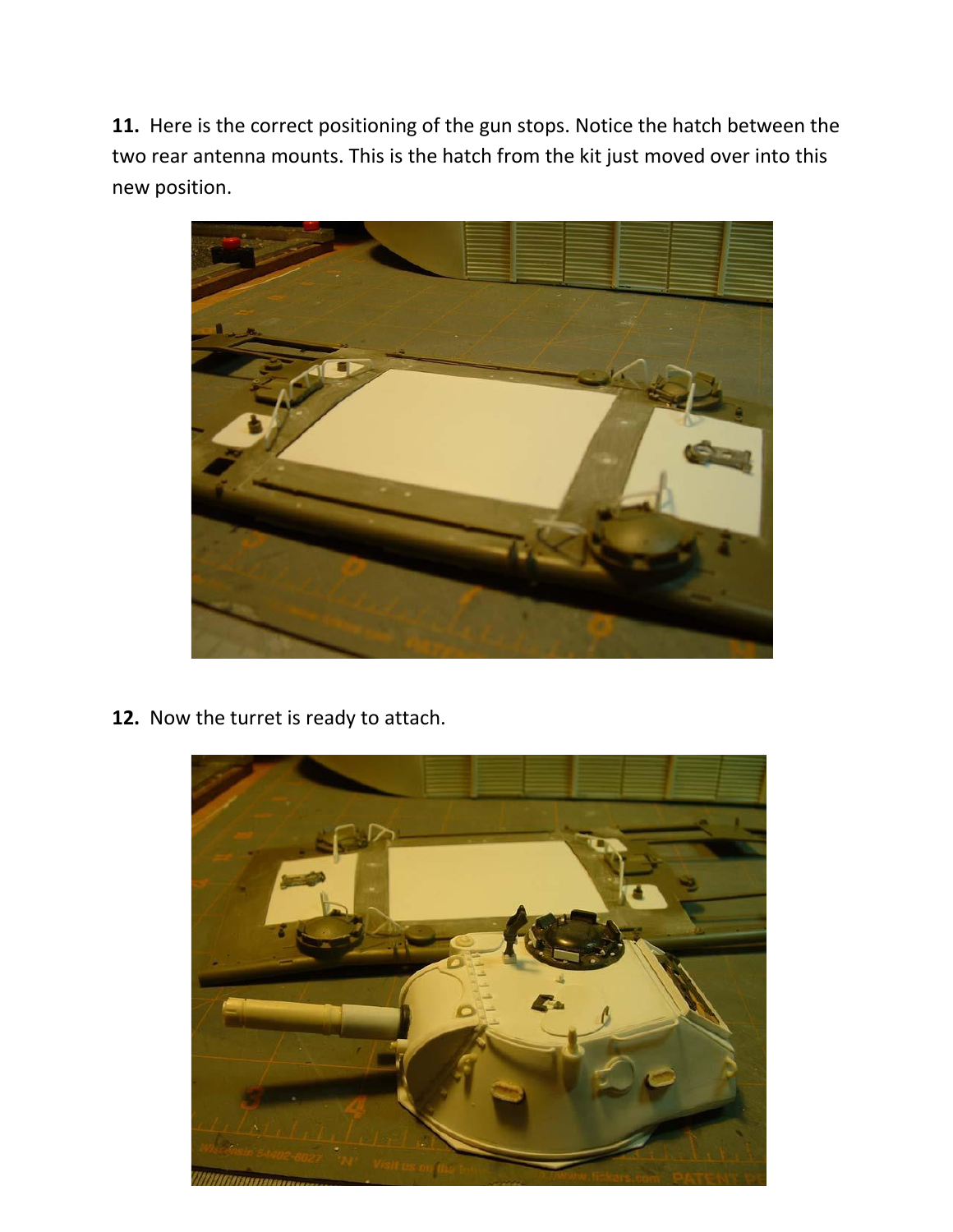**13.** Use the images below to position the turret on the deck. Then continue with the kit instructions to finish the model. If you want, you can use tissue paper soaked in glue to make the canvas mantlet cover for some additional realism.